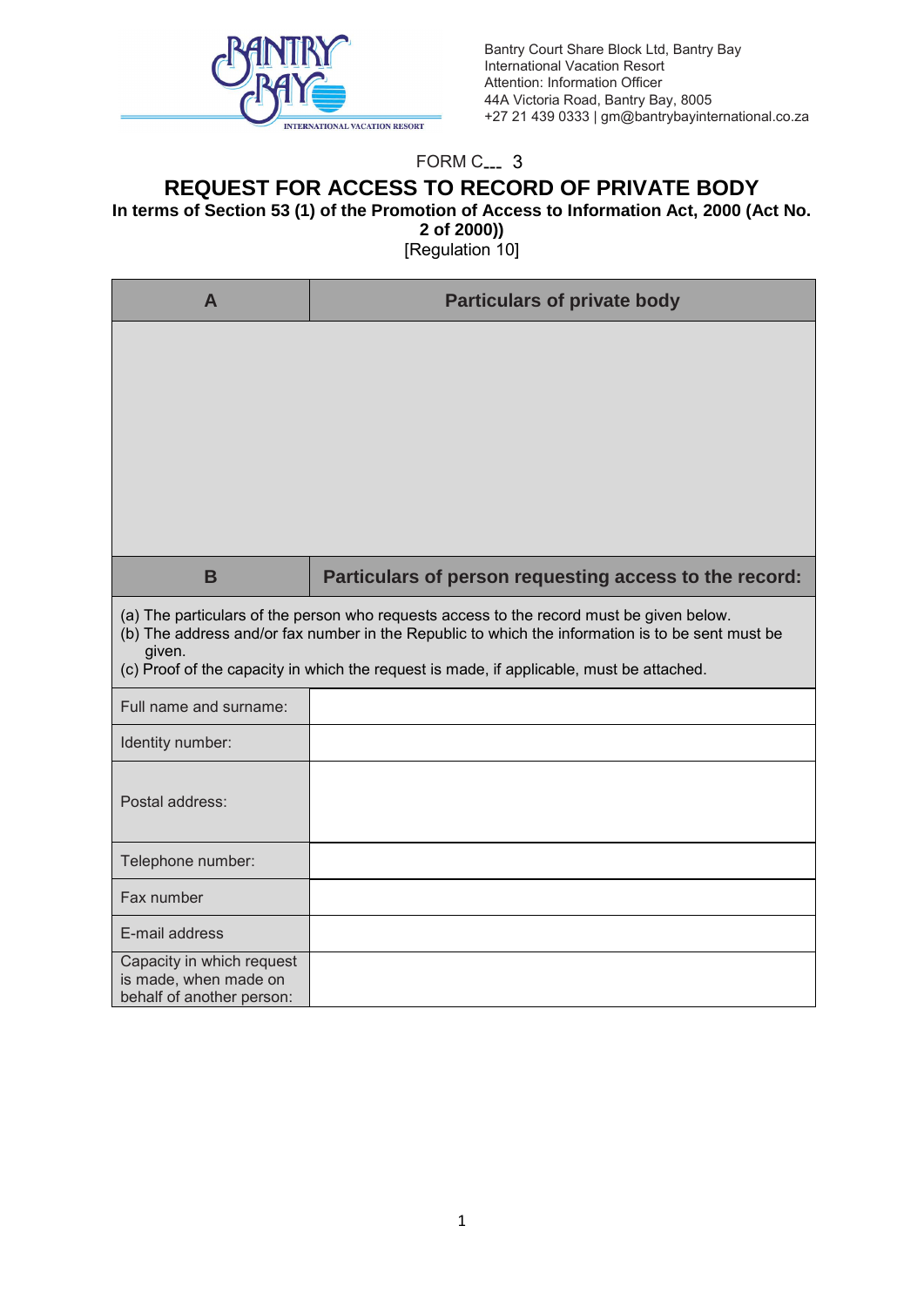

| C                                                                                                                                                                                                                                                                                                                                                                                                                                                                                                                                    | Particulars of person on whose behalf request is made |  |  |  |  |
|--------------------------------------------------------------------------------------------------------------------------------------------------------------------------------------------------------------------------------------------------------------------------------------------------------------------------------------------------------------------------------------------------------------------------------------------------------------------------------------------------------------------------------------|-------------------------------------------------------|--|--|--|--|
| This section must be completed ONLY if a request for information is made on behalf of another<br>person.                                                                                                                                                                                                                                                                                                                                                                                                                             |                                                       |  |  |  |  |
| Full name and surname:                                                                                                                                                                                                                                                                                                                                                                                                                                                                                                               |                                                       |  |  |  |  |
| Identity number:                                                                                                                                                                                                                                                                                                                                                                                                                                                                                                                     |                                                       |  |  |  |  |
| D                                                                                                                                                                                                                                                                                                                                                                                                                                                                                                                                    | <b>Particulars of record</b>                          |  |  |  |  |
| (a) Provide full particulars of the record to which access is requested, including the reference<br>number if that is known to you, to enable the record to be located.<br>(b) If the provided space is inadequate, please continue on a separate folio and attach it to this<br>form. The requester must sign all the additional folios.                                                                                                                                                                                            |                                                       |  |  |  |  |
| Description of record<br>1.<br>or relevant part of the<br>record:                                                                                                                                                                                                                                                                                                                                                                                                                                                                    |                                                       |  |  |  |  |
| Reference number, if<br>2.<br>available:                                                                                                                                                                                                                                                                                                                                                                                                                                                                                             |                                                       |  |  |  |  |
| 3.<br>Any further particulars<br>of record:                                                                                                                                                                                                                                                                                                                                                                                                                                                                                          |                                                       |  |  |  |  |
| Е                                                                                                                                                                                                                                                                                                                                                                                                                                                                                                                                    | <b>Fees</b>                                           |  |  |  |  |
| (a) A request for access to a record, other than a record containing personal information about<br>yourself, will be processed only after a request fee has been paid.<br>(b) You will be notified of the amount required to be paid as the request fee.<br>(c) The fee payable for access to a record depends on the form in which access is required and the<br>reasonable time required to search for and prepare a record.<br>(d) If you qualify for exemption of the payment of any fee, please state the reason for exemption. |                                                       |  |  |  |  |
| Reason for exemption<br>from payment of fees:                                                                                                                                                                                                                                                                                                                                                                                                                                                                                        |                                                       |  |  |  |  |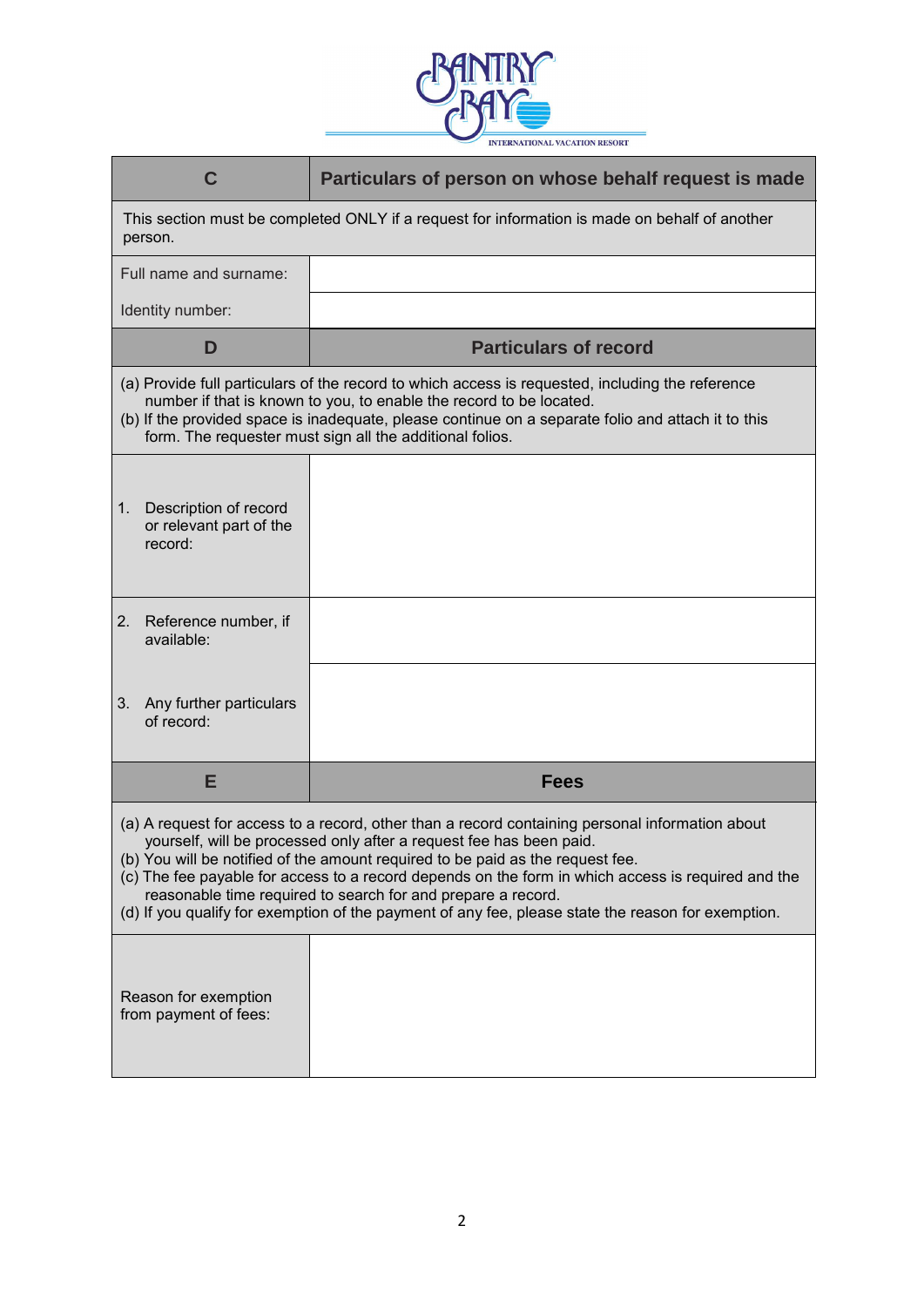

| F                                                                                                                                                                                                          |                                                                                                                                              |               |                                                                                                                             | Form of access to record                                                                                                                                                                                                                                                                                       |  |                                                                 |                                          |
|------------------------------------------------------------------------------------------------------------------------------------------------------------------------------------------------------------|----------------------------------------------------------------------------------------------------------------------------------------------|---------------|-----------------------------------------------------------------------------------------------------------------------------|----------------------------------------------------------------------------------------------------------------------------------------------------------------------------------------------------------------------------------------------------------------------------------------------------------------|--|-----------------------------------------------------------------|------------------------------------------|
| If you are prevented by a disability to read, view or listen to the record in the form of access<br>provided for in 1 to 4 below, state your disability and indicate in which form the record is required. |                                                                                                                                              |               |                                                                                                                             |                                                                                                                                                                                                                                                                                                                |  |                                                                 |                                          |
| Disability:                                                                                                                                                                                                |                                                                                                                                              |               |                                                                                                                             |                                                                                                                                                                                                                                                                                                                |  |                                                                 |                                          |
| Form in which record is<br>required:                                                                                                                                                                       |                                                                                                                                              |               |                                                                                                                             |                                                                                                                                                                                                                                                                                                                |  |                                                                 |                                          |
| <b>NOTES:</b><br>the record is available.<br>access is requested.<br>Mark the appropriate box with an X.                                                                                                   |                                                                                                                                              |               | be informed if access will be granted in another form.                                                                      | (a) Compliance with your request for access in the specified form may depend on the form in which<br>(b) Access in the form requested may be refused in certain circumstances. In such a case you will<br>(c) The fee payable for access to the record, if any, will be determined partly by the form in which |  |                                                                 |                                          |
| 1.                                                                                                                                                                                                         |                                                                                                                                              |               | If the record is in written or printed form:                                                                                |                                                                                                                                                                                                                                                                                                                |  |                                                                 |                                          |
|                                                                                                                                                                                                            |                                                                                                                                              |               | Copy of record*                                                                                                             |                                                                                                                                                                                                                                                                                                                |  |                                                                 | Inspection of record                     |
| 2.                                                                                                                                                                                                         | If record consists of visual images<br>(this includes photographs, slides, video recordings, computer-generated images,<br>sketches, etc.):: |               |                                                                                                                             |                                                                                                                                                                                                                                                                                                                |  |                                                                 |                                          |
|                                                                                                                                                                                                            | View the<br>images                                                                                                                           |               |                                                                                                                             | Copy of the<br>images*                                                                                                                                                                                                                                                                                         |  |                                                                 | Transcription<br>of the images*          |
| З.                                                                                                                                                                                                         |                                                                                                                                              |               |                                                                                                                             | If record consists of recorded words or information which can be reproduced in sound:                                                                                                                                                                                                                          |  |                                                                 |                                          |
|                                                                                                                                                                                                            |                                                                                                                                              | Listen to the | soundtrack (audio)                                                                                                          |                                                                                                                                                                                                                                                                                                                |  | Transcription of<br>soundtrack* (written or<br>printed document |                                          |
| 4.                                                                                                                                                                                                         |                                                                                                                                              |               |                                                                                                                             | If record is held on computer or in an electronic or machine-readable form:                                                                                                                                                                                                                                    |  |                                                                 |                                          |
|                                                                                                                                                                                                            | Printed copy<br>of record*                                                                                                                   |               |                                                                                                                             | Printed copy<br>of information<br>derived from<br>the record*                                                                                                                                                                                                                                                  |  |                                                                 | Copy in<br>computer<br>readable<br>form* |
| Postage is payable.                                                                                                                                                                                        |                                                                                                                                              |               | If you requested a copy or transcription of a record (above), do<br>you wish the copy or transcription to be posted to you? |                                                                                                                                                                                                                                                                                                                |  | Yes                                                             | No.                                      |
| G                                                                                                                                                                                                          |                                                                                                                                              |               |                                                                                                                             | Particulars of right to be exercised or protected                                                                                                                                                                                                                                                              |  |                                                                 |                                          |
| The requester must sign all the additional folios.                                                                                                                                                         |                                                                                                                                              |               |                                                                                                                             | If the provided space is inadequate, please continue on a separate folio and attached it to this form.                                                                                                                                                                                                         |  |                                                                 |                                          |